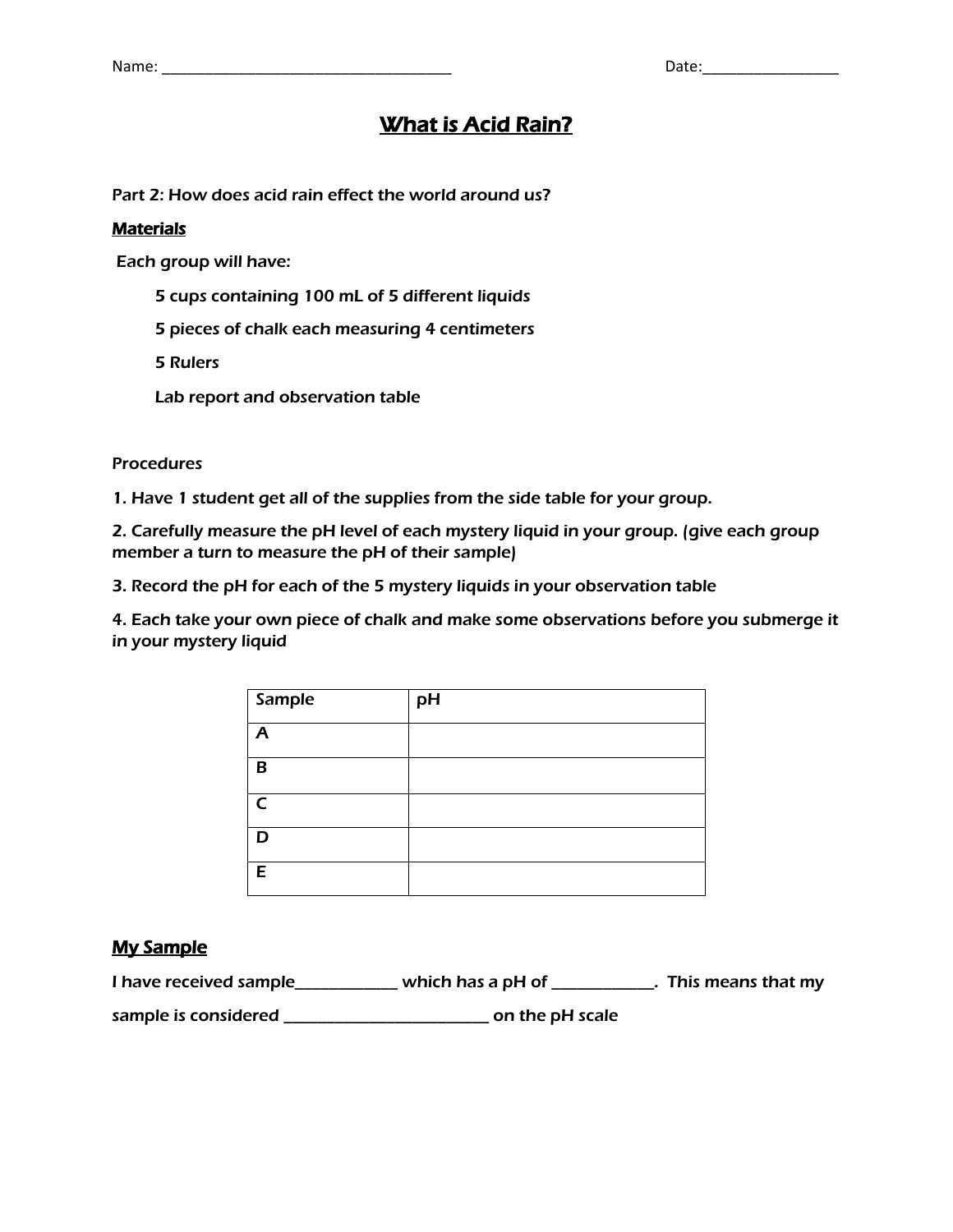## Chalk before:

In the space below, describe the piece of chalk you have been given. Include quantitative data (length, diameter) and qualitative data (Describe your chalk. What does it look like? What is it's texture? Are there any distinct markings?)

## STOP! Make a prediction!

In the space below make a an educated guess as to what you think will happen to your piece of chalk when it is left in your cup for 5 minutes.

### Chalk after 5 minutes

Carefully take the chalk out of your cup and dry it off.

In the space below, describe the piece of chalk you have been given after it has been submerged in your mystery liquid for 5 minutes. Again, provide qualitative and quantitative data. (Make note of things that have changed and also things that have stayed the same)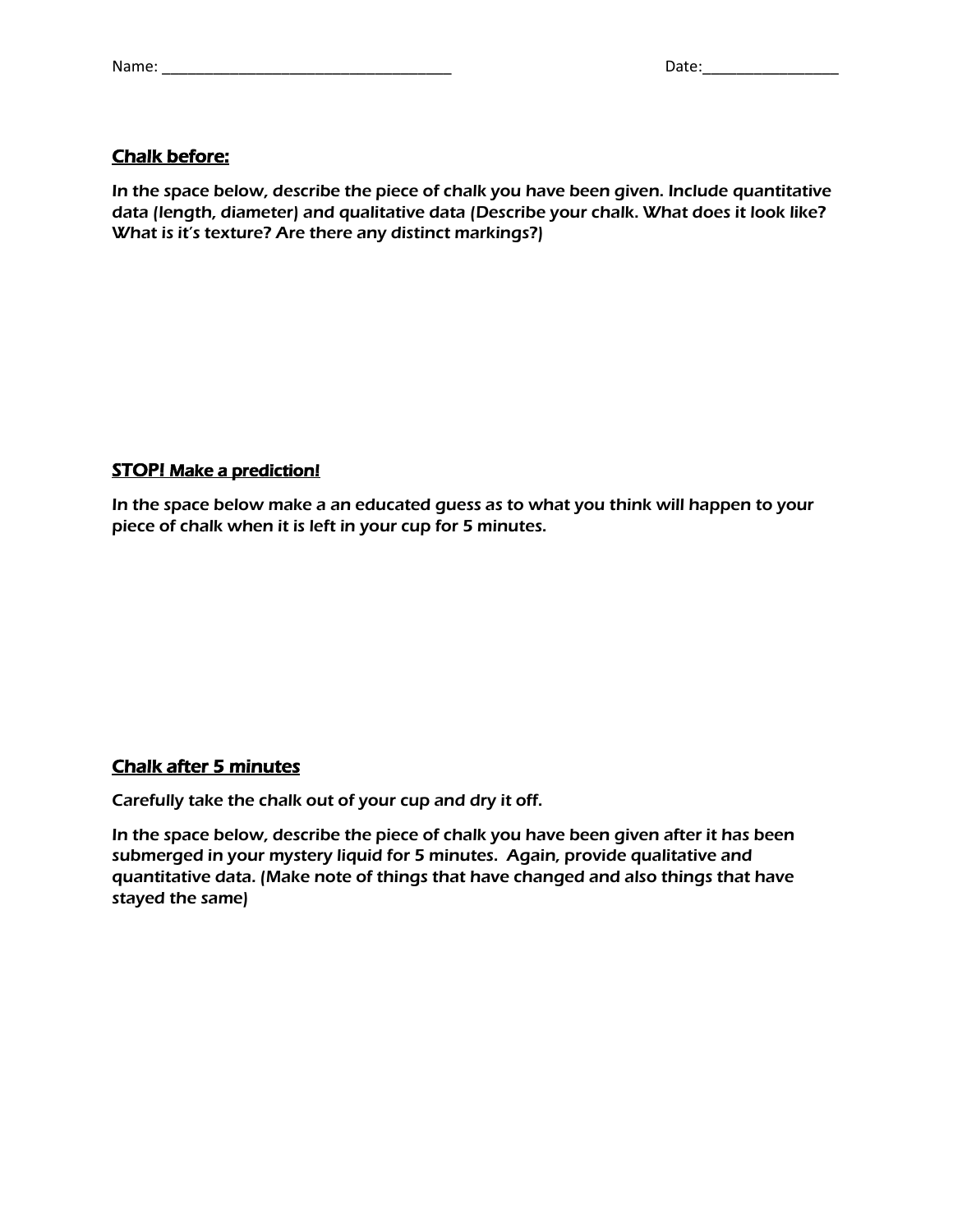# **Results**- Within your group, talk about what has happened to each of your samples and record the data in the observation table below

| <b>Sample</b> | pH | <b>Acidic, Basic, Neutral</b> | Change? |
|---------------|----|-------------------------------|---------|
|               |    |                               |         |
|               |    |                               |         |
|               |    |                               |         |
|               |    |                               |         |
|               |    |                               |         |
|               |    |                               |         |
|               |    |                               |         |
|               |    |                               |         |
|               |    |                               |         |
|               |    |                               |         |
|               |    |                               |         |

Please use the following scale to rank any change you saw in your chalk:

No Change- My piece of chalk looks the same as when I submerged it. It has the same length and mass, I can still see the marking I made.

Slight change- My chalk looks almost the same as when I submerged it. Its length is almost the same, I can still see my marking, but it looks worn. Its texture is different.

Major Change- My chalk looks different. The length is different and I can't quite see the marking I made. The texture is different.

Reflection

1. If something is a 12 on the pH scale, is it considered acidic, basic or neutral? (circle one)

\_\_\_\_\_\_\_\_\_\_\_\_\_\_\_\_\_\_\_\_\_\_\_\_\_\_\_\_\_\_\_\_\_\_\_\_\_\_\_\_\_\_\_\_\_\_\_\_\_\_\_\_\_\_\_\_\_\_\_\_\_\_\_\_\_\_\_\_\_\_\_\_\_\_\_\_\_\_\_\_\_\_\_\_\_

\_\_\_\_\_\_\_\_\_\_\_\_\_\_\_\_\_\_\_\_\_\_\_\_\_\_\_\_\_\_\_\_\_\_\_\_\_\_\_\_\_\_\_\_\_\_\_\_\_\_\_\_\_\_\_\_\_\_\_\_\_\_\_\_\_\_\_\_\_\_\_\_\_\_\_\_\_\_\_\_\_\_\_\_\_

\_\_\_\_\_\_\_\_\_\_\_\_\_\_\_\_\_\_\_\_\_\_\_\_\_\_\_\_\_\_\_\_\_\_\_\_\_\_\_\_\_\_\_\_\_\_\_\_\_\_\_\_\_\_\_\_\_\_\_\_\_\_\_\_\_\_\_\_\_\_\_\_\_\_\_\_\_\_\_\_\_\_\_\_\_

2. What did you notice about how acids, bases, and neutral liquids reacted with the chalk?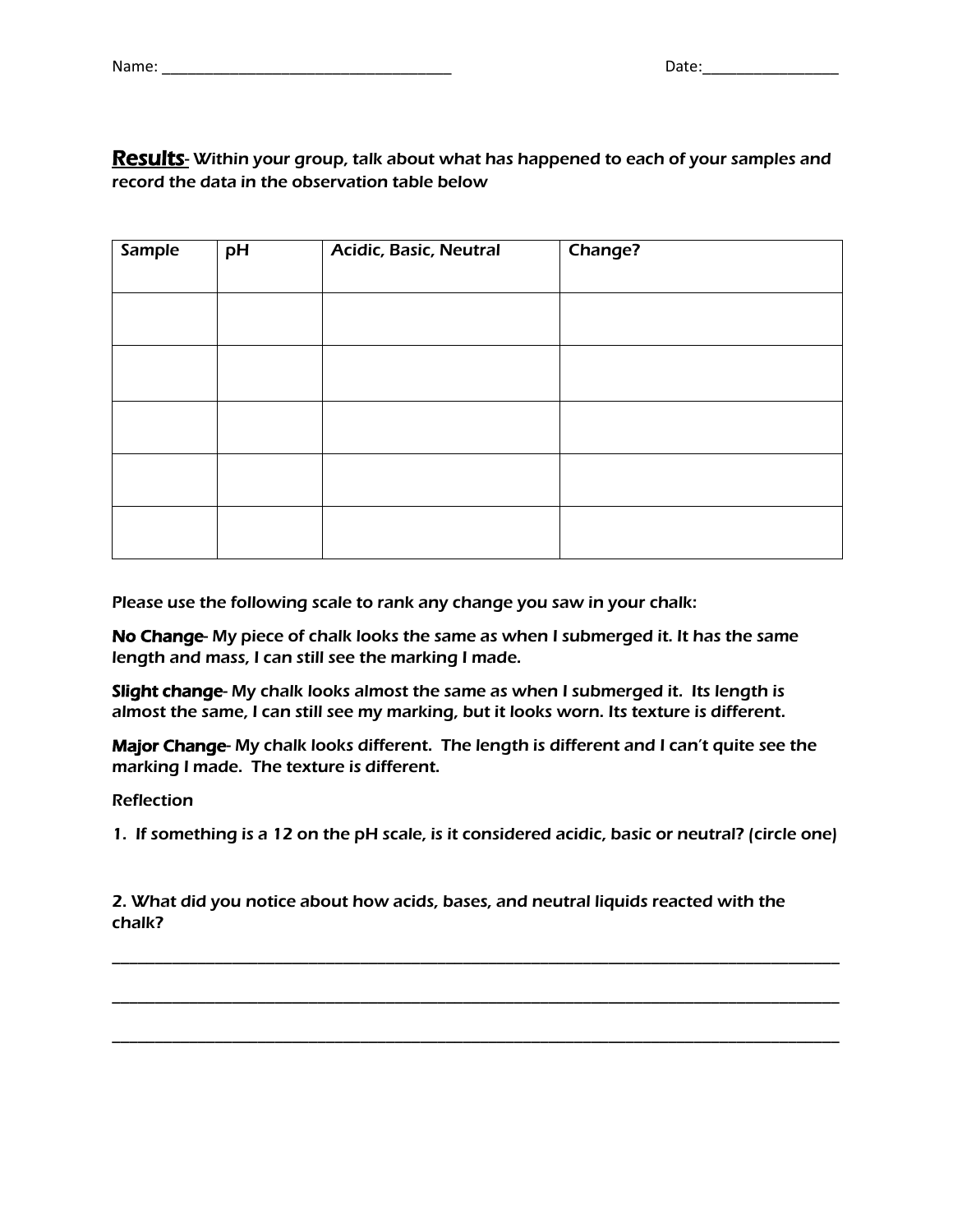|  | Name |  |
|--|------|--|
|  |      |  |

3. Briefly explain (or draw a picture showing) how acid rain is formed.

4. Many buildings, gravestones, and statues from hundreds of years ago were built with marble and limestone. These two types of rock contain some calcium carbonate, the same compound found in chalk.

\_\_\_\_\_\_\_\_\_\_\_\_\_\_\_\_\_\_\_\_\_\_\_\_\_\_\_\_\_\_\_\_\_\_\_\_\_\_\_\_\_\_\_\_\_\_\_\_\_\_\_\_\_\_\_\_\_\_\_\_\_\_\_\_\_\_\_\_\_\_\_\_\_\_\_\_\_\_\_\_\_\_\_\_\_

\_\_\_\_\_\_\_\_\_\_\_\_\_\_\_\_\_\_\_\_\_\_\_\_\_\_\_\_\_\_\_\_\_\_\_\_\_\_\_\_\_\_\_\_\_\_\_\_\_\_\_\_\_\_\_\_\_\_\_\_\_\_\_\_\_\_\_\_\_\_\_\_\_\_\_\_\_\_\_\_\_\_\_\_\_

\_\_\_\_\_\_\_\_\_\_\_\_\_\_\_\_\_\_\_\_\_\_\_\_\_\_\_\_\_\_\_\_\_\_\_\_\_\_\_\_\_\_\_\_\_\_\_\_\_\_\_\_\_\_\_\_\_\_\_\_\_\_\_\_\_\_\_\_\_\_\_\_\_\_\_\_\_\_\_\_\_\_\_\_\_

\_\_\_\_\_\_\_\_\_\_\_\_\_\_\_\_\_\_\_\_\_\_\_\_\_\_\_\_\_\_\_\_\_\_\_\_\_\_\_\_\_\_\_\_\_\_\_\_\_\_\_\_\_\_\_\_\_\_\_\_\_\_\_\_\_\_\_\_\_\_\_\_\_\_\_\_\_\_\_\_\_\_\_\_\_

\_\_\_\_\_\_\_\_\_\_\_\_\_\_\_\_\_\_\_\_\_\_\_\_\_\_\_\_\_\_\_\_\_\_\_\_\_\_\_\_\_\_\_\_\_\_\_\_\_\_\_\_\_\_\_\_\_\_\_\_\_\_\_\_\_\_\_\_\_\_\_\_\_\_\_\_\_\_\_\_\_\_\_\_\_

Why might some of these landmarks not look exactly the same as they did when they were first created?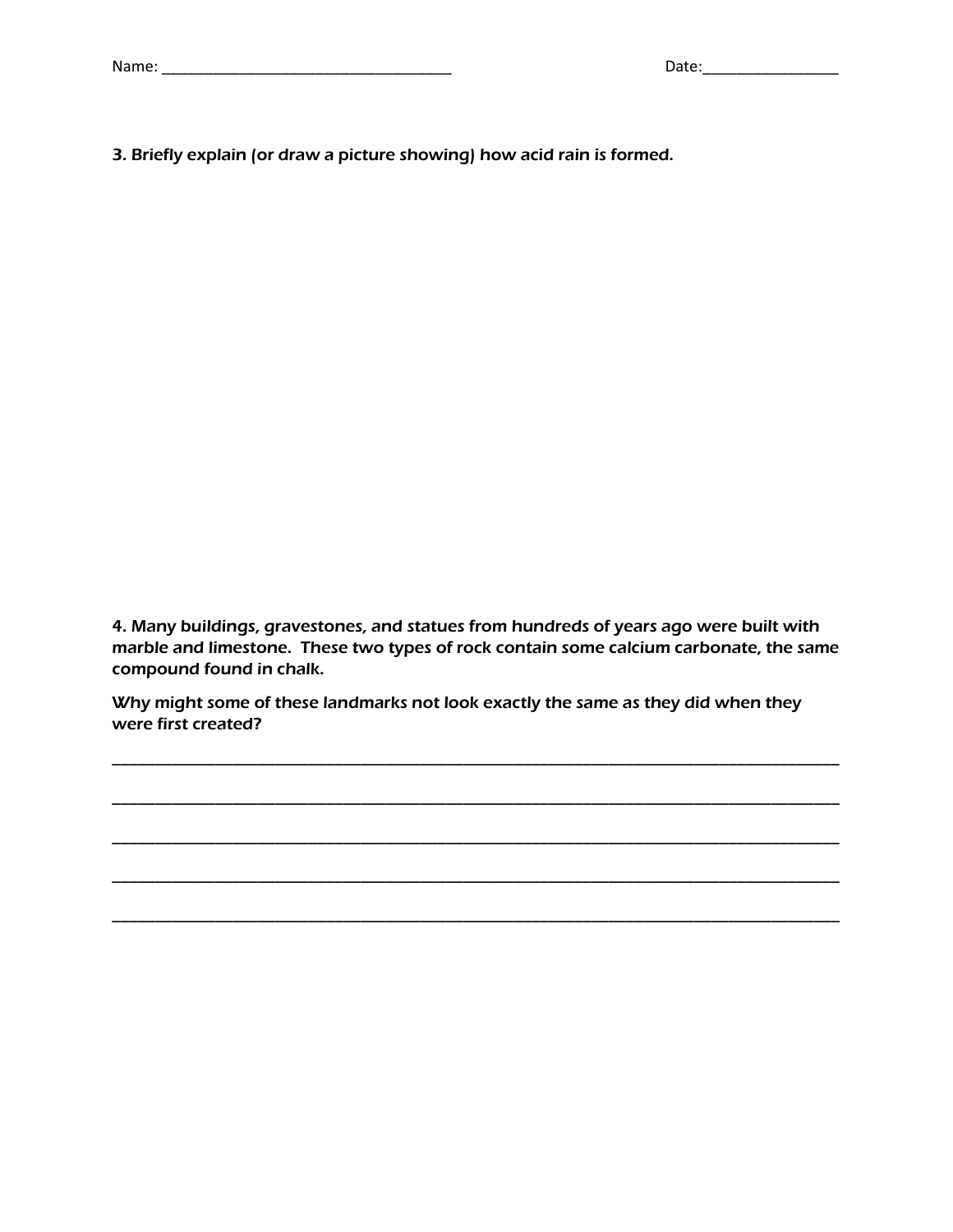Δ

# What is Acid Rain?

Part 1: How is acid rain formed?

# Materials

-Straw

- -600mL Beaker
- 200mL of distilled water
- Vernier Interface
- Vernier pH sensor
- Lab report

# Procedures

- 1. Have a group member collect all the required supplies
- 2. There will be several jobs in this experiment

Technician - Hold and operate the Vernier labquest. Start and Stop the Vernier at the appropriate time, alert breather when 60 seconds is up.

Recorder- Carefully, hold the pH probe in the water and record group data every 10 seconds

Breather- Blow air  $(CO_2)$  into the beaker of water for 60 seconds. YES, you may take several small breaths. If you feel extremely LIGHTHEADED, STOP IMMEDIATLEY.

3. Recorder, place pH sensor in beaker of water. Make sure pH level is either exactly 7.0 or very close to 7.0. If it is not, come see me.

4. Breather, place straw in beaker. Alert Technician when they should start the lab pro, and begin to blow small bubbles into the beaker of water. Similar to blowing bubbles in chocolate milk.

5. Technician after every 10 seconds alert the recorder of the pH level. Recorder, jot down the pH of the water after every 10 seconds for 60 seconds.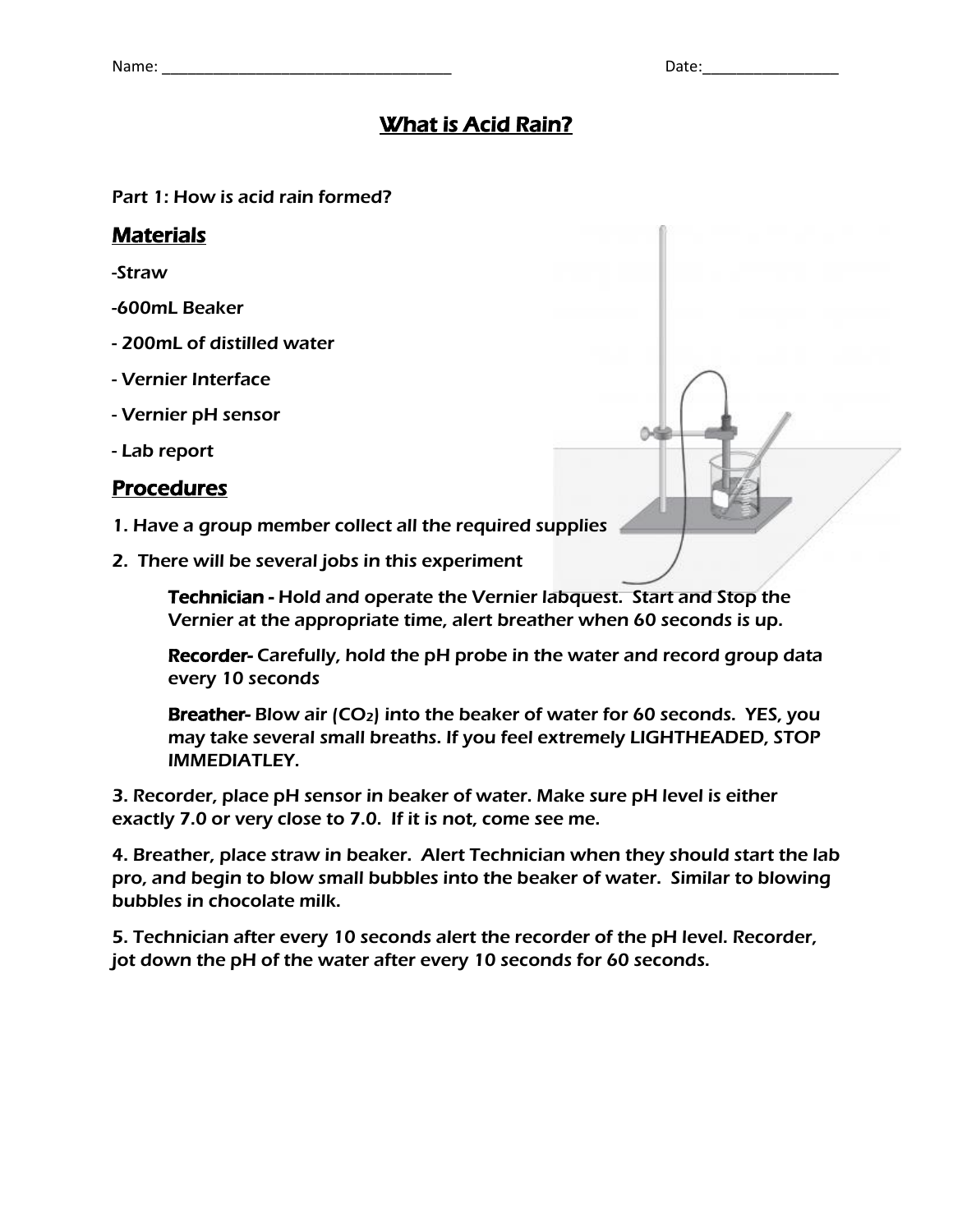# **Results**

| <b>Time</b> | рH |
|-------------|----|
| 0           |    |
| 10          |    |
| 20          |    |
| 30          |    |
| 40          |    |
| 50          |    |
| 60          |    |

In the space below, create a two-coordinate graph using the data you collected in your experiment.



Time (Seconds)